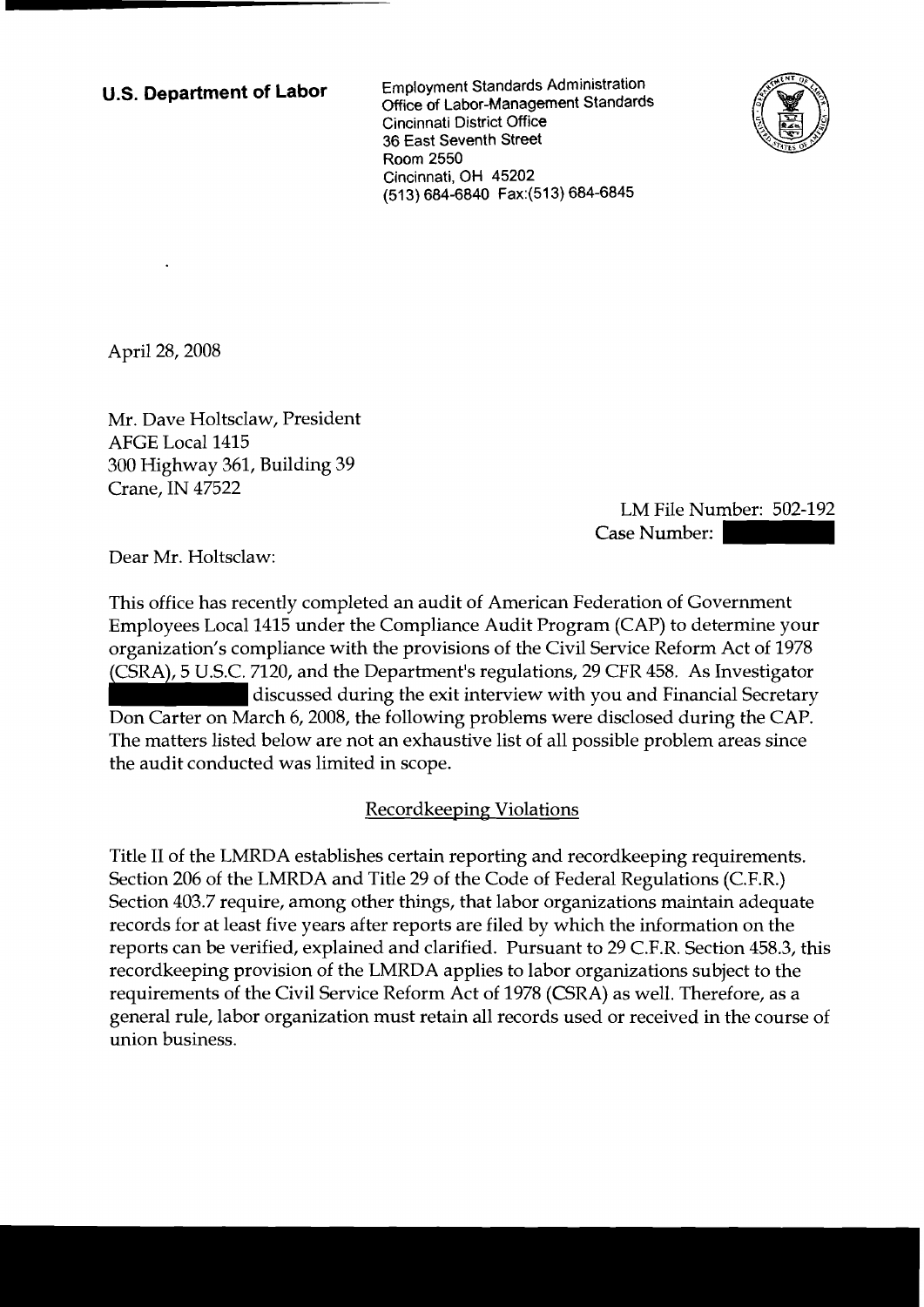Mr. Dave Holtsclaw April 28,2008 Page 2 of 4

For disbursements, this includes not only original bills, invoices, receipts, vouchers, and applicable resolutions, but also documentation showing the nature of the union business requiring the disbursement, the goods or services received, and the identity of the recipient(s) of the goods or services. In most instances, this documentation requirement can be satisfied with a sufficiently descriptive expense receipt or invoice. If an expense receipt is not sufficiently descriptive, a union officer or employee should write a note on it providing the additional information. For money it receives, the labor organization must keep at least one record showing the date, amount, purpose, and source of that money. The labor organization must also retain bank records for all accounts.

The audit of Local 1415's 2006 records revealed the following recordkeeping violations:

1. General Records

The audit disclosed a violation of LMRDA Section 206 that requires, in part, that adequate records be maintained to verify, support, and clarify all union disbursements. Investigator found that check number 8908 payable to Club Lakeview for \$36.00, was not documented with a receipt; there were no vouchers for check numbers 8971,8972, and 8973 for union trips taken by President Bill Mason, Financial Secretary Dave Holtsclaw, and former Vice President of Navy Don Carter to the VPPPA Conference in Orlando, FL; and there were no executive board meeting minutes for the audit period.

As noted above, labor organizations must retain original receipts, bills, and vouchers for all disbursements. The president and treasurer (or corresponding principal officers) of your union, who are required to sign your union's LM report, are responsible for properly maintaining union records.

## 2. Meal Expenses

Local 1415's records of meal expenses did not include written explanations of the union business conducted or the names and titles of the persons incurring the restaurant charges. Union records of meal expenses must include written explanations of the union business conducted and the full names and titles of all persons who incurred the restaurant charges. Also, the records retained must identify the names of the restaurants where the officers or employees incurred meal expenses.

Based on your assurance that Local 1377 will retain adequate documentation in the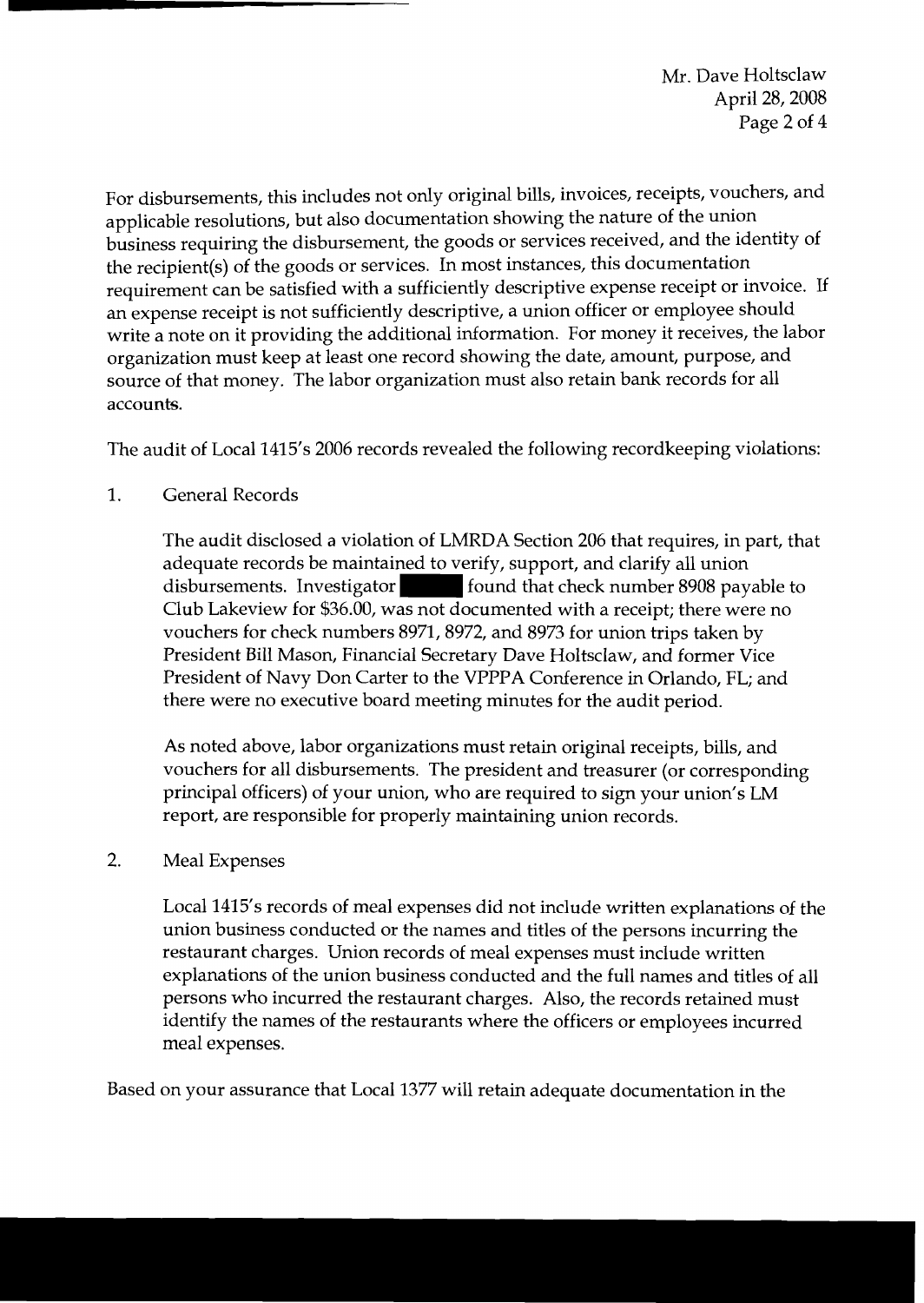Mr. Dave Holtsclaw April 28,2008 Page 3 of 4

future, OLMS will take no further enforcement action at this time regarding the above violations.

# **Reporting Violation**

Pursuant to 29 C.F.R., Section 458.3, the reporting requirement under 29 C.F.R. Section 403.2 (see Section 201(b) of the Labor-Management Reporting and Disclosure Act (LMRDA)) is made applicable to labor organizations subject to the requirements of the CSRA. This provision requires labor organizations to file annual financial reports that accurately disclose their financial condition and operations. The audit disclosed violations of this requirement. The Labor Organization Annual Report Form LM-3 filed by Local 1415 for fiscal year ending December 31,2006, was deficient in the following areas:

1. Failure to File Bylaws

Pursuant to 29 C.F.R. Section 458.3, the requirement under 29 C.F.R. Section 402.4 implementing LMRDA Section 201(a) is made applicable to labor organizations subject to the requirements of the CSRA. This provision requires a labor organization to file copies of any revised constitution and bylaws when it files its annual financial report. The audit disclosed a violation of this requirement. Local 1415 amended its bylaws in 2004, but did not file the required copies with its LM report for that year. Local 1415 has now filed a copy of its bylaws with OLMS.

2. Failure to Report Interest on LM Report

Local 1415 failed to report on the 2006 Form LM-3 the interest that was earned on its savings account.

## Other Violation

The audit also disclosed that Local 1415 was not adequately bonded. Pursuant to 29 C.F.R. Section 458.35, officers and employees of any labor organization subject to the CSRA are required to be bonded in accordance with Section 502(a) of the LMRDA. This provision requires that union officers and employees be bonded for no less than 10% of the total funds those individuals or their predecessors handled during the preceding fiscal year. Officers and employees of Local 1415 are currently bonded for \$25,000; however, they must be bonded for at least \$30,000.